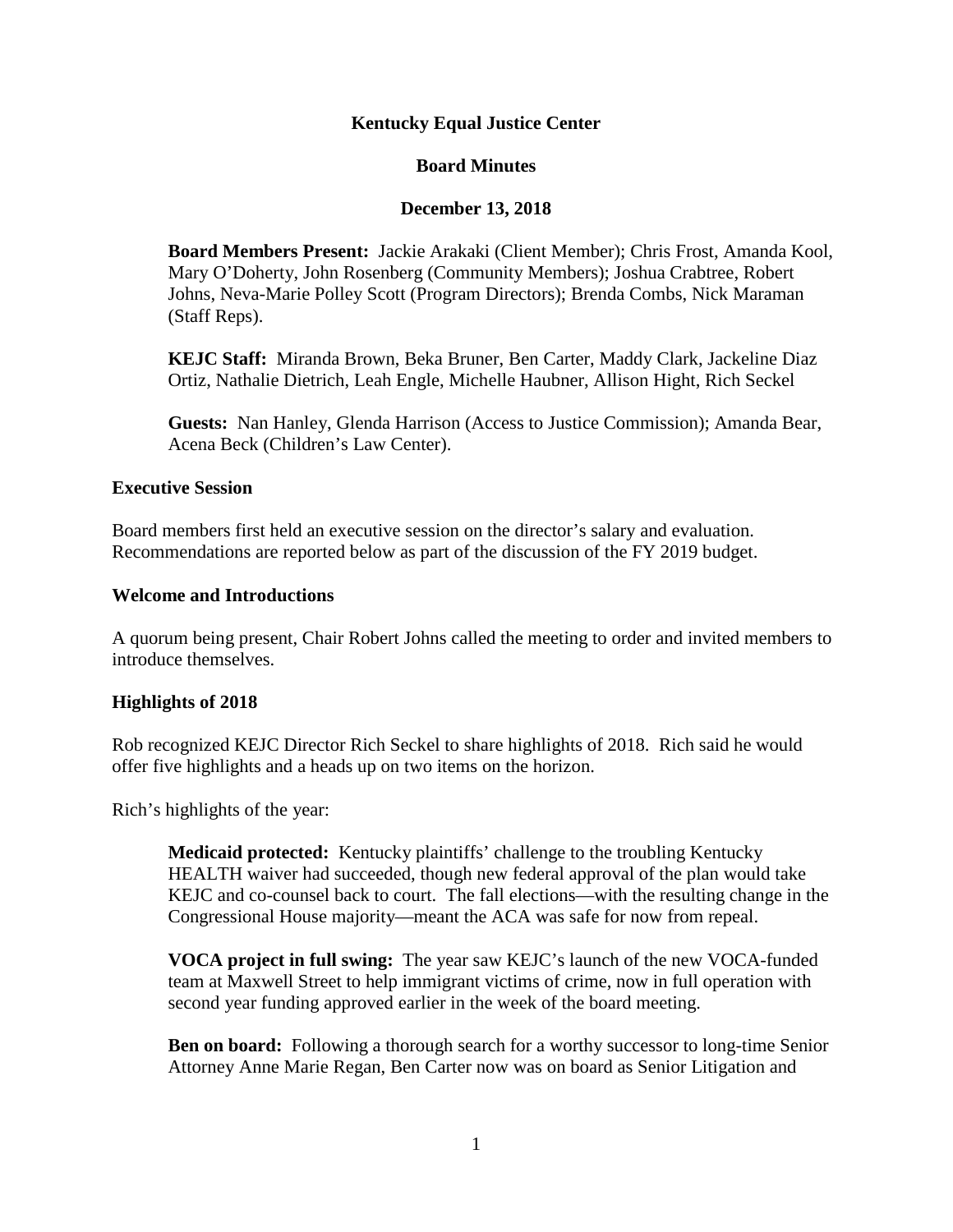Advocacy Counsel, with a detailed report on ideas and activities on tap for later in the meeting.

**Good Giving challenge:** Blue Grass Community Foundation director Lisa Adkins had called with news: an anonymous donor would place up to \$20,000 in the KEJC endowment at BGCF, adding 50 cents for each dollar given online during the Good Giving Challenge. (KEJC met the challenge.)

**Best bad news ever:** The bad news: Public Welfare Foundation would phase out its workers' rights project (and shift to a new focus on juvenile and racial justice). The good news: the Foundation offered KEJC a flexible \$250,000 transition grant, to begin in 2020 when the current two-year grant ended.

Rich identified two items on the horizon:

**Food Justice Fellow:** The Mazon Foundation likely would invite KEJC—and perhaps other Kentucky groups—to submit a proposal for a three-year project focused on fighting hunger. Ben, Rich and Miranda had brainstormed ideas for a Food Justice Fellowship. (The invitation came in January.)

**Son of Payday Loans:** Rich predicted a reprise of the battle in the General Assembly over new high interest loan products. KEJC and allies had succeeded so far in stopping them. (Update: no Son of Payday Loans bills appeared in the 2019 Session.)

## **Approval of Minutes**

The Chair invited a motion on the minutes of the last meeting.

| <b>Motion:</b> | John Rosenberg moved to approve the minutes of the October 5, 2018, |
|----------------|---------------------------------------------------------------------|
|                | board meeting.                                                      |
| Second:        | Mary O'Doherty                                                      |
| <b>Action:</b> | Approved unanimously                                                |

#### **Financial Report and Development Update 3rd Quarter 2018**

Rob next recognized Rich to give the Financial Report. Rich drew the board's attention to the report for the year through November 30. The cover sheet offered a summary as follows:

**Revised Profit and Loss Budget Overview FY 2018:** anticipated a loss of \$8,673.

**Profit and Loss through November 30:** showed a gain of \$30,255 compared to the expected loss of \$51,862—a positive variance of \$82,117.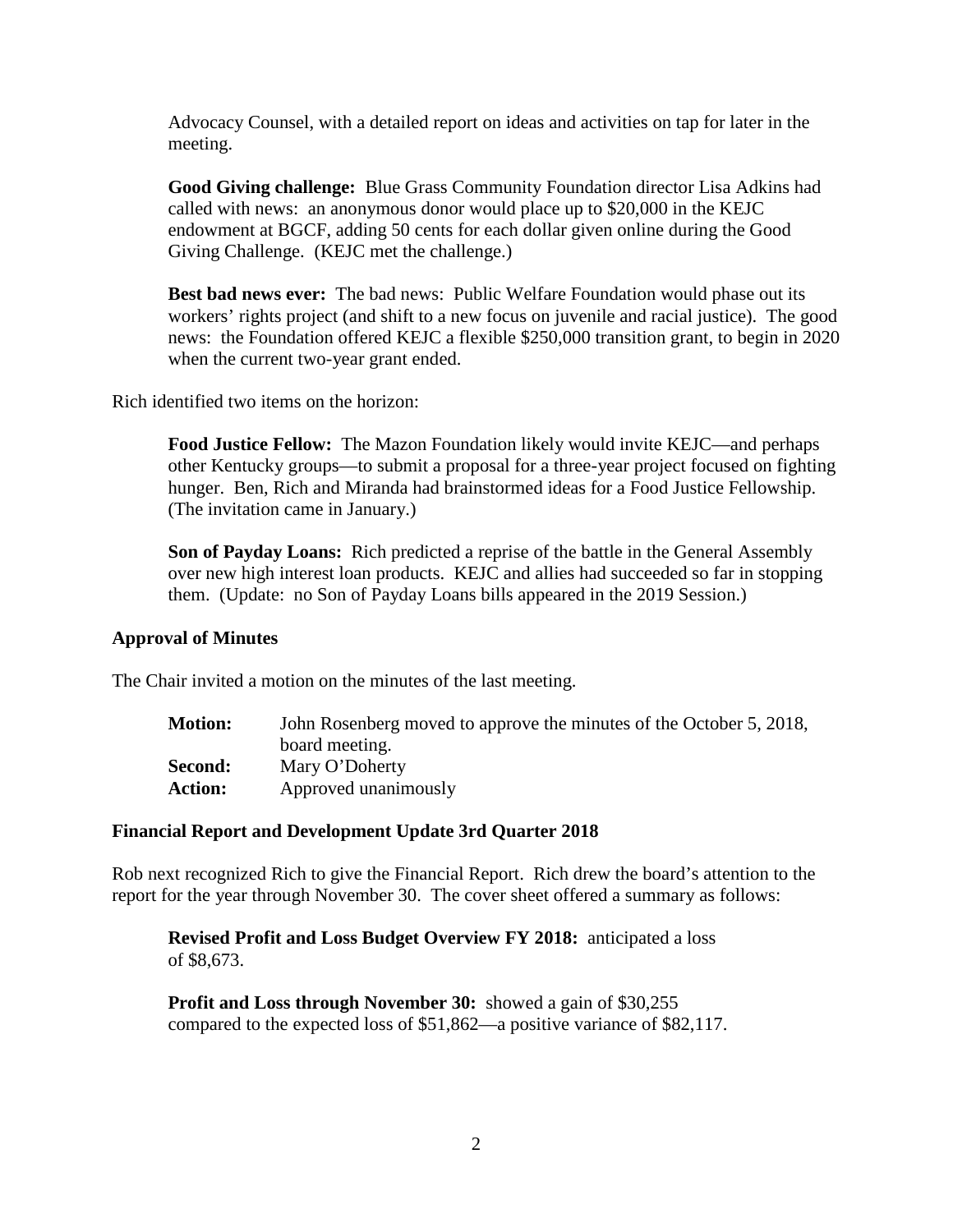**Balance Sheet as of November 30:** showed Total Current Assets of \$360,662, down from \$384,280 on September 30 and up 26.9% percent from \$284,155 on November 30, 2017.

**Income and Expense Charts:** 81.8% of spending was payroll. 69.0% of income was from grants.

Rich offered a new carryover prediction for the end of the year, starting with total current assets on November 30, adding projected December income and subtracting projected December expense to arrive at \$399,289.

Rich said he estimated unrestricted assets of \$77,099 on November 30, but noted that he couldn't resist including an estimated net gain from the Good Giving Challenge of \$48,883, even though the tally wasn't yet official.

Turning to Budget vs. Actual, Rich said that income was running at 107 percent of budget and expense at 96 percent—a great ratio, but one powered largely by the fact that Public Welfare Foundation had given its 2018 and 2019 grant awards together as a two-year \$160,000 grant in 2018.

Rich said the Public Welfare advance funding made the November 30 bottom line of positive \$82,117 "just about right." He said the program should protect the 2019 Public Welfare allotment until the time came to use it for the workers' rights project, starting in July 2019.

Rich said that during 2018 KEJC had received three other unbudgeted "good news grants" totaling \$61,000, as follows:

- \$5,000 from the Center for Responsible Lending
- \$16,000 from Legal Impact Network to protect safety net programs
- \$40,000 through the National Health Law Program for Medicaid defense

Rich estimated that unrestricted reserves would last about a month (1.03 months) if they were the only funds available for operations. He said total reserves would last just under five months (4.81). Rich said the unrestricted figure had rallied a bit since the last report, buoyed by Good Giving.

Finally, Rich recapped the information in his table "KEJC Recent Fundraising Effort." The table showed \$498,563 in income requested so far in 2018, with \$615,973 awarded, including the VOCA grant and 2019 Public Welfare funds—a ratio of 124 percent. Rich said the annual holiday letter soon would go out, giving KEJC a chance to boost unrestricted funds a little more.

John Rosenberg said KEJC's fund balances were large enough that it might be worth setting up a sweep account to draw higher interest on a portion of the funds.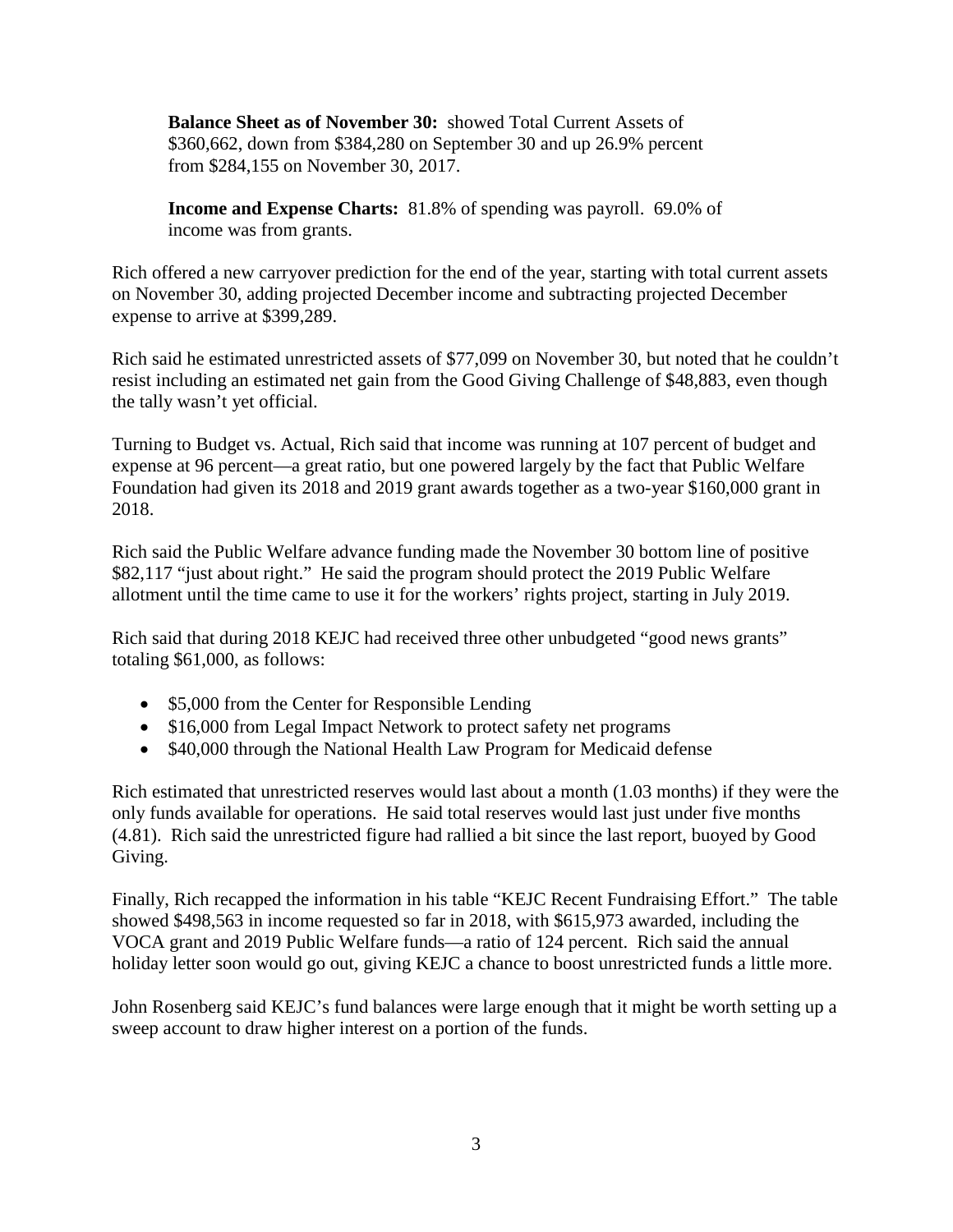## **Administration and Development: IRS 990 for 2017**

Rob invited Rich to report on submission of KEJC's IRS 990 for 2017. Rich said the filing was prepared by auditor Vickie Richardson based on the audited financial report the board would consider in a moment. Rich said he emailed the 990 to the board for review on November 12, with a plan to file no later than the November 15 deadline. He said he was impressed that several board members reviewed the document within a day. Each gave the filing a thumbs up.

## **Administration and Development: Audit Committee Report**

Treasurer Mary O'Doherty reported for the Audit Committee. She said that committee members had met by conference call with auditor Vickie Richardson, absent Rich as management. The Audit Committee consisted of Mary and Bob Brown, with new chair Rob Johns participating ex oficio.

Mary said the KEJC audit was very clean with no issues. She said the biggest difference from past years was inclusion of the Vanguard investment fund balance. (KEJC had invested the Mason Fund donation in several mutual funds.) She said travel expenses were up in 2017 but not to the degree that they were a cause of concern.

Mary said that the audit had identified one long term receivable—a \$2,000 invoice to Kentucky Voices for Health (KVH)—either to be pursued or written off. Rich said the amount was the final payment from a sub-grant under which he felt KEJC had been adequately paid already.

(Rich later checked with Emily Beauregard at Kentucky Voices for Health. Emily acknowledged the receivable. Rich and Emily worked out a plan under which KVH would pay half of the cost (\$1,250) of Mason Dixon poll questions in a joint polling project. In return, Rich said he would write off the receivable.)

Mary said that KEJC internal controls, typical for a small nonprofit, did not provide perfect separation of functions. However, she quoted Vickie as saying that KEJC had the best board oversight over the books of any nonprofit Vickie worked with.

Brenda Combs asked whether Rich had built administrative overhead into the new VOCA grant. He said that this year, following Brenda's advice, he had built in Legal Assistant time as VOCA match, though perhaps not at the highest level possible.

| <b>Motion:</b> | Brenda Combs moved to accept the "Financial Statements and           |
|----------------|----------------------------------------------------------------------|
|                | Independent Auditor's Report for the Year ending December 31, 2017." |
| <b>Second:</b> | Chris Frost                                                          |
| <b>Action:</b> | Approved unanimously                                                 |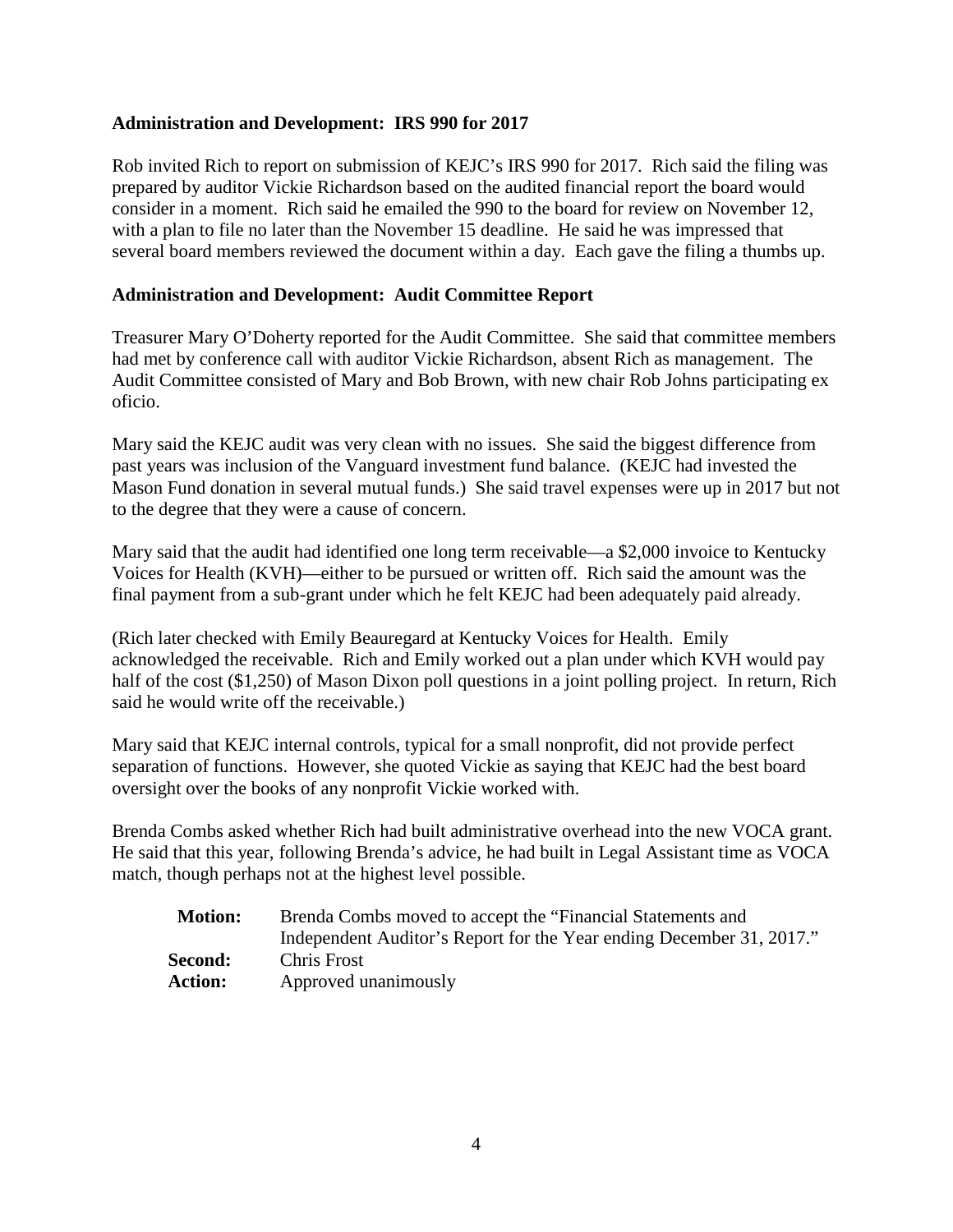## **Administrative and Development: Proposed 2019 Budget**

Rich presented a proposed budget for FY 2019, using a projector to display the details. He said he had prepared it guided by the budget assumptions discussed at the last meeting and that he had held a budget briefing for staff by webinar earlier in the week.

Rich briefly reviewed the budget assumptions he had followed, including the goal of making a budget that could be paid for with known or predictable income while maintaining unrestricted reserves of 10 percent of budget. He said perhaps the biggest question for the board was whether the income set out was "predictable."

Turning first to detail on salaries, Rich said the budget included increments of \$900 a year for full-time staff, with additional adjustments of (a) \$720 for himself and \$360 for the Senior Counsel to bring salary closer to comparability and (b) \$96 for the Health Law Fellow to bring the increase to 2%. He said all full-time staff would receive at least a 2% increment.

Rich said the budget included a 50 cent an hour increase for part-time hourly staff, effective on their anniversaries.

Chair Rob Johns reported on the results of the Executive Committee session on the director's salary. He said that several years ago the board had set out to make the salary more nearly comparable with other directors—in part to "get salary in shape" for a potential successor to Rich.

Rob said that this year the board recommended a 5 percent increase, taking the salary to \$85,207.50, as a final step toward comparability. He said that comparability having been restored, increments in following years could track more closely to other staff increments.

Rich said that the figures for FICA, UI and fringe benefits in the budget were driven by known rates—including the new rate recently announced by the County Employees Retirement System. Rich said operating expenses were based on billing rates where available or trended across the last two years.

Rich said the income side of the budget also was trended, but featured \$64,000 in new grants to be sought from sources not yet identified. He said a portion of that could come from a renewed grant through National Health Law Program to help protect health coverage. The first NHELP grant had been for \$40,000.

Rich said the bottom line of the budget was -\$76,584, offset by the \$80,000 KEJC had received in advance for 2019 from Public Welfare Foundation, for an adjusted net positive of \$3,415. Chris Frost commented that the budget appeared to have less built-in risk than the year before.

| <b>Motion:</b> | Joshua Crabtree moved to approve the proposed budget for 2019 with the |
|----------------|------------------------------------------------------------------------|
|                | 5% increase in director's salary recommended by the board.             |
| Second:        | John Rosenberg                                                         |
| <b>Action:</b> | Approved unanimously                                                   |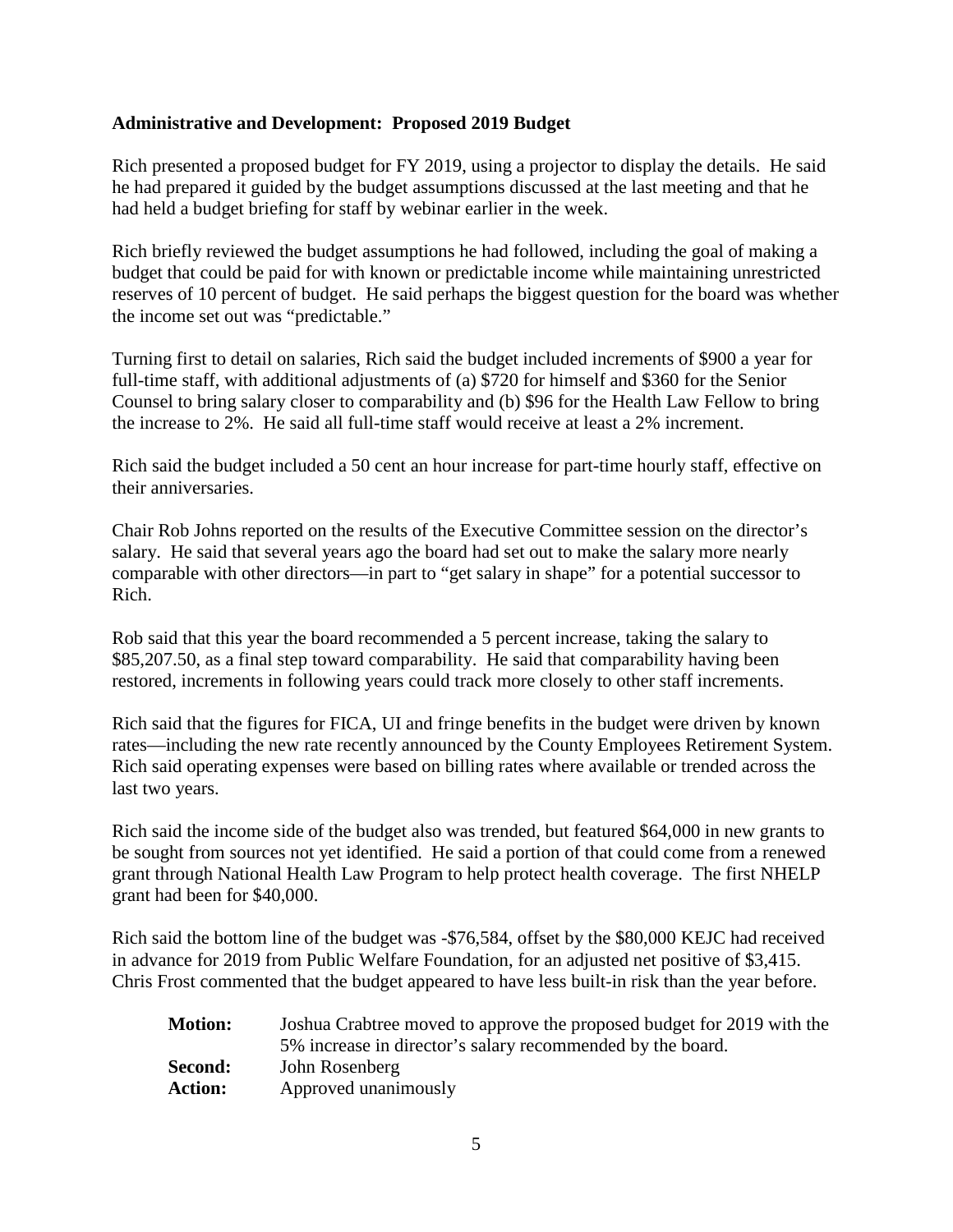## **Governance and Strategic Planning: Report of the Family Leave Committee**

Board member Neva-Marie Polley Scott reported on behalf of the ad hoc committee on family leave. She said committee members included herself, Brenda Combs and Angela Zeek from the board and Michelle Haubner, McKenzie Cantrell and Allison Hight from staff, plus Rich.

Neva said that the board at the last meeting had approved in principle the committee's recommendation to increase family leave from 10 to 20 days. It then had charged the committee to work out policy details and language.

Neva reviewed her memo summarizing the committee's deliberations. She traced KEJC's family leave allowance from 5 days in the OKLSP Personnel Policy adopted in 1984, through a 1986 amendment increasing leave to 10 days (in each case plus other accumulated leave).

Neva said the committee had talked through issues like whether leave must start with a triggering event like birth or adoption or could start earlier; whether it could be used flexibly over a period of time and whether that period should be limited to encourage use. She said the committee settled on a 365-day use period. Neva's memo included the committee's recommended language, as follows:

## **Parental Leave**

Full-time employees may take 20 days (160 hours) of paid parental leave for the birth or adoption of the employee's child. Part-time employees may take parental leave in proportion to the number of hours that they work in comparison to a 40 hour work week. For all employees, parental leave may also include time prior to the day of birth or adoption. Parental leave must be taken with the prior approval of the Director.

Employees may take parental leave in conjunction with other accrued leave (including sick leave, annual leave, and/or compensatory time). Employees may also take unpaid parental leave. Total paid and unpaid leave may not exceed 6 months. Parental leave may be taken in time increments of no less than 30 minutes.

Parental leave may not be used more than 365 days after the birth or adoption of the employee's child.

In discussion, board members considered whether a six-month limit would better encourage use. Board member Amanda Kool suggesting using a broader phrase than "adoption" as a triggering event, perhaps "placement with intent of adoption." Neva said that the "time prior" concept would help achieve the same result. Amanda said "I think it does."

| <b>Motion:</b> | Brenda Combs moved to adopt the committee's recommended language |
|----------------|------------------------------------------------------------------|
|                | updating KEJC's family leave policy, to supersede prior policy.  |
| Second:        | Josh Crabtree                                                    |
| <b>Action:</b> | Approved unanimously                                             |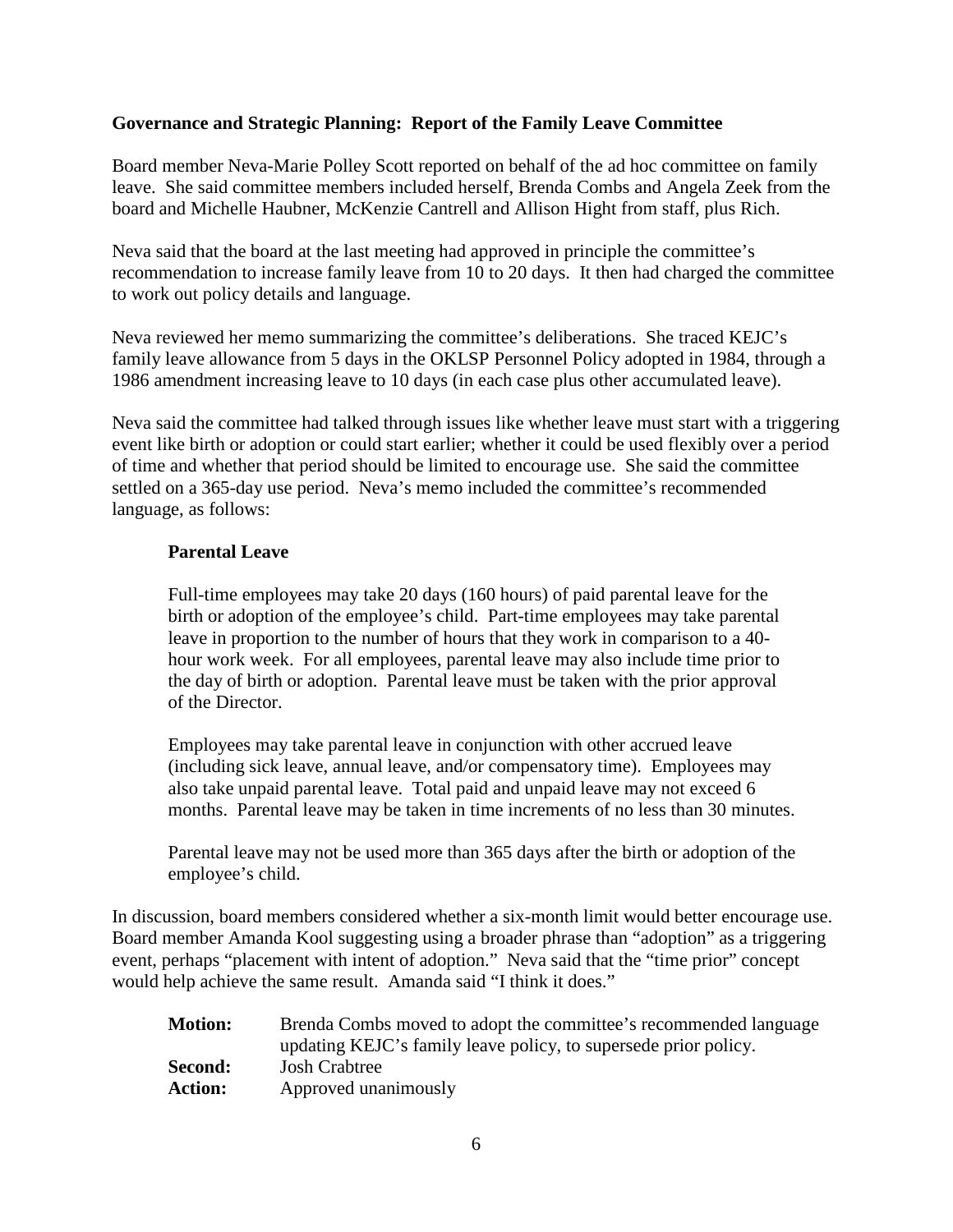Employment Law Attorney McKenzie Cantrell said Neva had done an amazing job guiding the discussion and bringing home the new wording. Chair Rob Johns thanked the committee for its work. Rob suggested that the remainder of the 30-year old policy might benefit from similar review, discussion and update—a new charge for the committee.

Josh Crabtree suggested hiring outside counsel as part of the review process. He gave the example of an \$800 fee from the Dinsmore firm to review policies and make sure they were both up to date and compliant with relevant law. Brenda Combs said it was a great idea to update the policies as a whole. She said that funders might find the current document too ancient.

McKenzie said that it might take a year of committee work to review and revise the policy. Neva offered to reconvene the committee to get started on a review, with potential use of outside resources later. She named the Louisville-based Center for Non-Profit Excellence and the national Management Information Exchange as sources of expertise.

Chair Rob Johns said he might wish to participate in the committee.

## **Governance and Strategic Planning: Conflict of Interest Forms**

Rich said that a year had passed since he collected Conflict of Interest forms. He said the purpose of the form was to identify and disclose interests that might differ or diverge from KEJC interests. The form had been included in the board package, with additional copies available at the meeting. A number of board members and staff completed the forms and turned them in during the meeting or at its end.

## **Governance and Strategic Planning: Proposed Meeting Dates 2019**

Rich passed around a schedule of proposed meeting dates for 2019, with the first date to fall after the end of the General Assembly. Several people had schedule conflicts with the first date. Following discussion, the schedule was revised to include the following dates:

| April 23     | Tuesday  | <b>Board Meeting</b>  |
|--------------|----------|-----------------------|
| July 11      | Thursday | <b>Board Meeting</b>  |
| September 27 | Friday   | <b>Board Meeting</b>  |
| December 12  | Thursday | <b>Annual Meeting</b> |

## **Governance and Strategic Planning: Legal Work Committee**

Chris Frost said KEJC had changed a lot since he joined the board, when the staff was just Rich and Anne Marie. He described the purpose of the Legal Work Committee as making sure that legal work supervision and systems kept up with the program's growth. He said the committee's role was not to make case acceptance decisions but to identify and implement good systems and best practices for legal work management and supervision.

Chris said that now that Ben was on board as new Senior Counsel, it was a good time to pick up the discussions. He said that John, Rob and Amanda also had stepped forward to participate on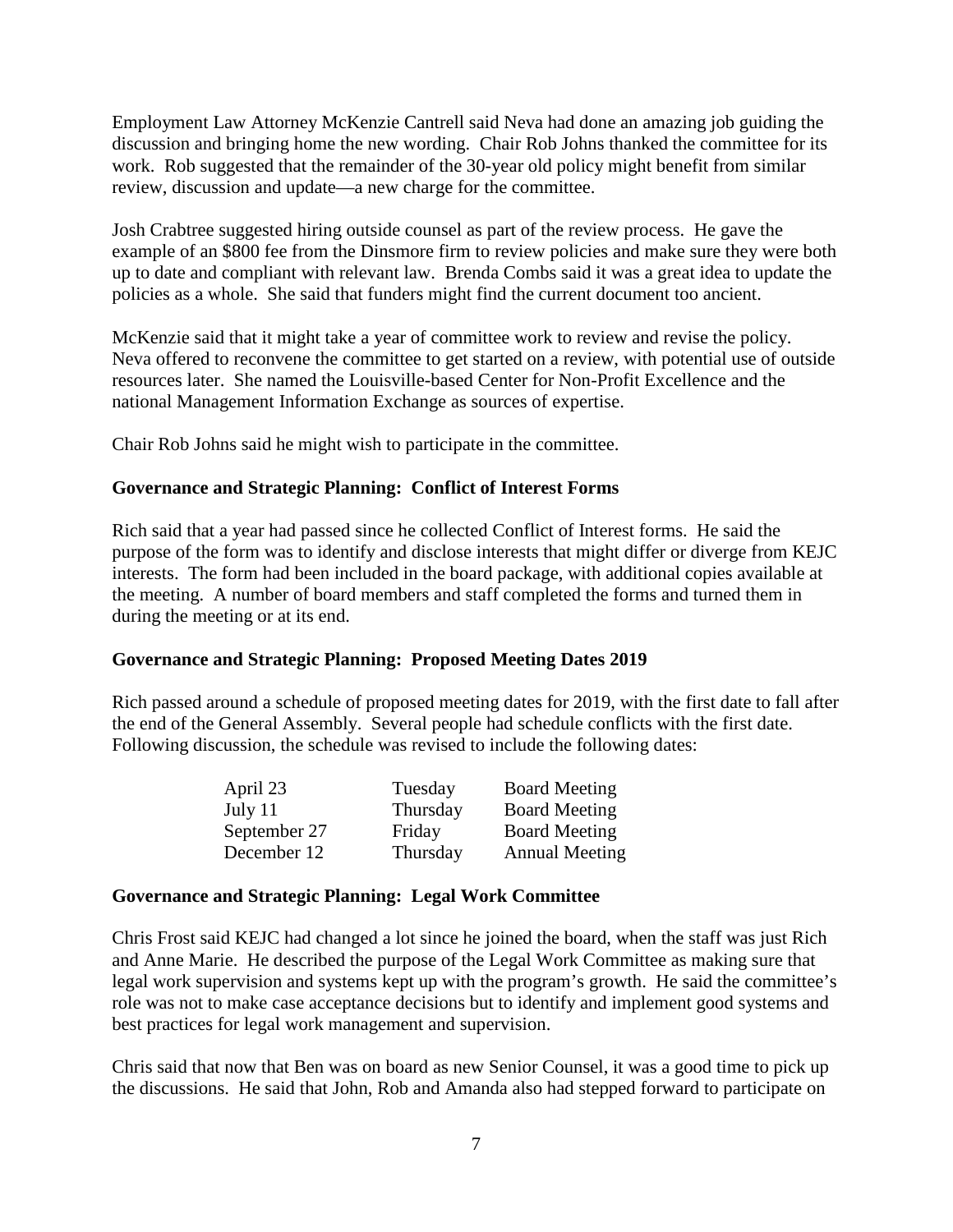behalf of the board, plus Ben and Rich from staff. Chris asked the legal aid program directors present to send along any relevant policies to help inform committee discussion.

## **Big Picture: Access to Justice Commission**

Glenda Harrison said that the big story of 2018 was that both the Commission and state legal services funding had survived another year. Looking forward, Glenda said a new grant from the National Center for State Courts would fund a "legal inventory" to identify gaps in the justice system and foster planning to fill them. She said activities would involve multiple stakeholders over an 18 month period, to kick off early in 2019.

Glenda said that the Commission was working with Kentucky Supreme Court justices on alternative dispute resolution (ADR) models, a special interest of Chief Justice Minton. As well, a Kentucky Bar Association committee on court rules would soon take up the topic of new rules of professional responsibility for limited scope representation.

Nan Hanley reported on Commission events and training, noting first that the national American Bar Association Equal Justice Conference would take place in Louisville in 2019, just after the Derby, May 9-11. Nan said that she and Glenda would chair a host committee for a welcoming reception at the Muhammad Ali Museum, with 700 to 800 people expected to attend.

Turning to trial skills training, Nan said she would meet soon with long-time trainer Pat Moloney on a plan for an event with a reduced registration fee of \$150 (free for legal aid). She said the target date was September 13-14, with trainers to come from two academies: the Trial Lawyers and Appellate Attorneys. Rob said "my folks loved the training in September."

Nan said that the Kentucky Legal Services Statewide Conference would take place September 18-20 at the 4-H Leadership Center in Faubush near Lake Cumberland.

## **Staff Reports Summaries**

KEJC staff reported on activities, issues, projects and successes. The reports followed the new format for 2018, featuring fewer but longer reports and allowing more time for board discussion. The topics at the current meeting included:

- New Senior Counsel Ben Carter's update on impact litigation and advocacy
- A look at "KEJC Online:" Website and Radio

Because no board action was required in response, only highlights are included in these minutes. For more detail, see written staff reports—including reports from other staff—on the KEJC board web page under the October 5, heading at:

<https://www.kyequaljustice.org/copy-of-consumer-and-housing>

Among the highlights of Ben's presentation: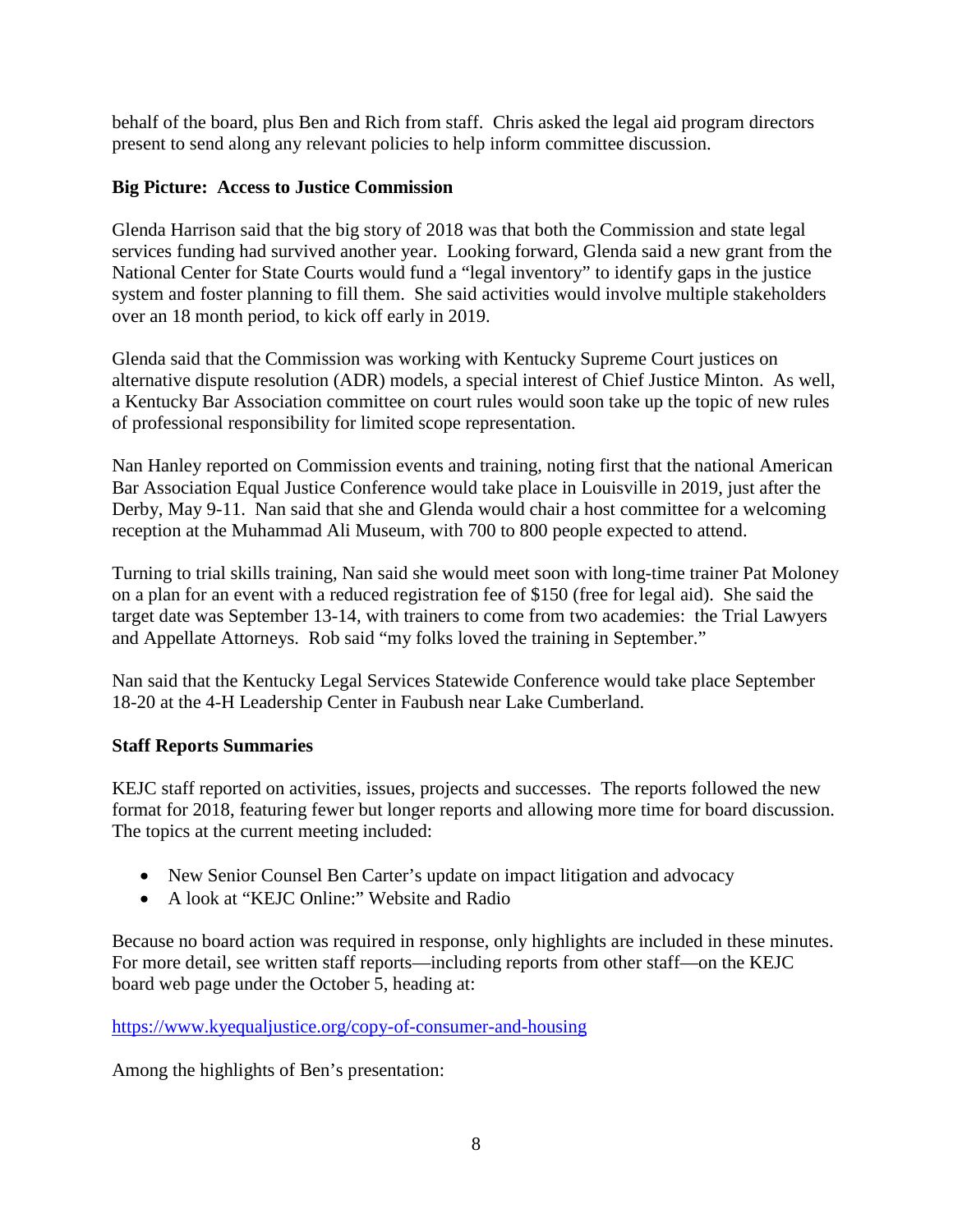- Judge Boasberg had established a briefing schedule in the Kentucky HEALTH litigation with the goal of reaching a decision before the new implementation date of April 1, 2019. Ben noted that the new approval came on the slow news day just before Thanksgiving, while the target implementation date was April Fools Day. He said that Cara and Miranda had spent lots of time on declarations for the amended complaint.
- Southern Poverty Law Center had written the appeals court brief for KEJC in the longrunning Open Records case that started when Anne Marie had sought correspondence between Kentucky and the federal agency during the period leading up to the first Kentucky HEALTH approval.
- Among the areas of opportunity, Ben he saw two high priorities: environmental justice and "the civil side of criminal litigation." He said that KEJC was "the statewide law firm" for low income people and it made sense to engage on a spectrum of issues affecting them. He gave the example of a challenge to the cash bail system, noting that Louisville was one of the homes of the Bail Project.
- Ben said that he had signed on as co-counsel in the felon disenfranchisement case he had described at the last meeting. He said attorney Jon Sherman from the Fair Elections Center had reached out after a former felon had copied pleadings from a successful Florida case and filed pro se in the Eastern District of Kentucky.

Ben said the General Assembly would be new to him and it was therefore unclear what it would demand. John Crabtree said "There is definitely PTSD" afterward. Mary O'Doherty expressed interest in legislation to address felon disenfranchisement and the related issue of expungement. She praised efforts by former Rep. Darryl Owens, but noted that the expungement fee of \$500 was very high.

John Rosenberg commented on expungement fees, saying "I think they're going to try to fix it again" through legislation. Meanwhile, many judges were granting motions to proceed in forma pauperis, with fees waived. Josh Crabtree and Nick Maraman described a troublesome \$40 administrative fee.

For the "KEJC Online" presentation, VISTA Beka Bruner did a quick "show and tell" of KEJC's new website in progress. She displayed multiple pages, including the one triggered by the top menu item "Reclama Tus Derechos." The link led to an active listing of KEJC radio shows for streaming, mostly in Spanish, on workers' rights, health access and more.

## **Announcements**

Director Acena Beck of the Children's Law Center said she was working with Glenda and Nan at the Access to Justice Commission to plan a training event on education law, mostly likely to be held in the spring.